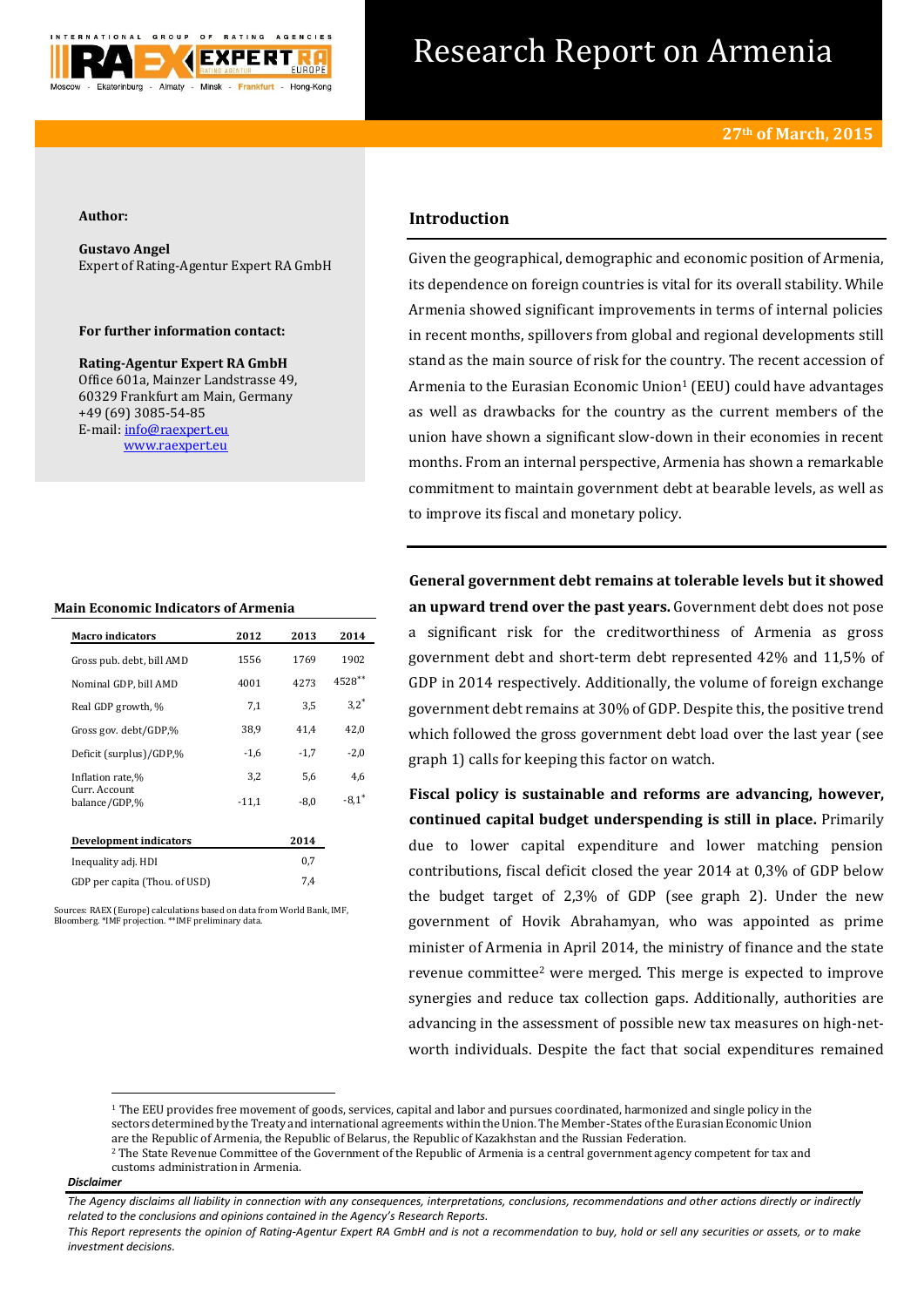

Source: RAEX (Europe) calculations based on data from the IMF and Ministry of Finance of Armenia



**Graph 2:** Fiscal balance of Armenia (as % of GDP)

Source: RAEX (Europe) calculations based on data from the IMF and Ministry of Finance of Armenia

low, there has been progress in the establishment of integrated social service centers and an increase in allowances under the Family Benefits Program (FBP)3.

**A number of measures were put in place in order to reduce dollarization in Armenia.** Significantly volatile inflation and exchange rates have been the main drivers of the long-lasting financial dollarization in Armenia (see graph 3 and 4). After Dollarization rates of deposits and loans fluctuated significantly for more than a decade from over 80% in early 2000's to below 40 percent right before 2008, they stabilized around 60% since the 1Q of 2011. In recent years, Armenia put in place a wide range of de-dollarization measures which range from macroeconomic policies to prudential and forced de-dollarization regulations (see table 1). In addition, the reduction of inflation rate volatility was also a positive factor which contributed significantly to the stabilization of dollarization rates.

**Recent accession to the EEU can bring benefits as well as new risks to Armenia.** Following a treaty signed by the presidents of Belarus, Kazakhstan and Russia in October last year, Armenia's accession to the Eurasian Economic Union (EEU) came into force on January 2015. Given the nature of the EEU, Armenia can find advantages as well as disadvantages as a member of this union. On the one hand, EEU membership provides an opportunity for Armenia to increase its exports and deepen partnership with Russia (which is currently the source of 90% of Armenia's remittances). Additionally, EEU membership will eliminate the need for custom declarations and inspections, ultimately reducing non-tariff barriers and delays<sup>4</sup>. Furthermore, Armenians will not be required to obtain a work permit prior to seeking a job in any EEU member state. They are expected to have the same labor rights as Russian citizens, and to be considered legal residents of Russia during the course of their employment. On the other hand, Armenia's EEU membership will imply closer links to Russia, whose economy is significantly volatile, dependent on oil and is expected to grow slowly in the mid-run. Besides, the absence of shared borders with the other three members (Russia, Belarus and Kazakhstan) could make trade difficult if Georgia or Azerbaijan impose trade barriers between Armenia and its EEU partners.

#### *Disclaimer*

**.** 

<sup>3</sup> FBP was established in **1999** after Armenia consolidated several Soviet-era categorically-targeted programs into a single cash-based social safety net. The program accords priority to poor and vulnerable social groups, such as the elderly, persons with disabilities, and families with children.

<sup>4</sup> Non-tariff barriers refers to barriers which restrict trade, but are unlike the usual form of [a tariff.](http://en.wikipedia.org/wiki/Tariff) Among others, non-tariff trade barriers include import quotas, special licenses, unreasonable standards for the quality of goods, bureaucratic delays at customs, export restrictions.

*The Agency disclaims all liability in connection with any consequences, interpretations, conclusions, recommendations and other actions directly or indirectly related to the conclusions and opinions contained in the Agency's Research Reports.*

*This Report represents the opinion of Rating-Agentur Expert RA GmbH and is not a recommendation to buy, hold or sell any securities or assets, or to make investment decisions.*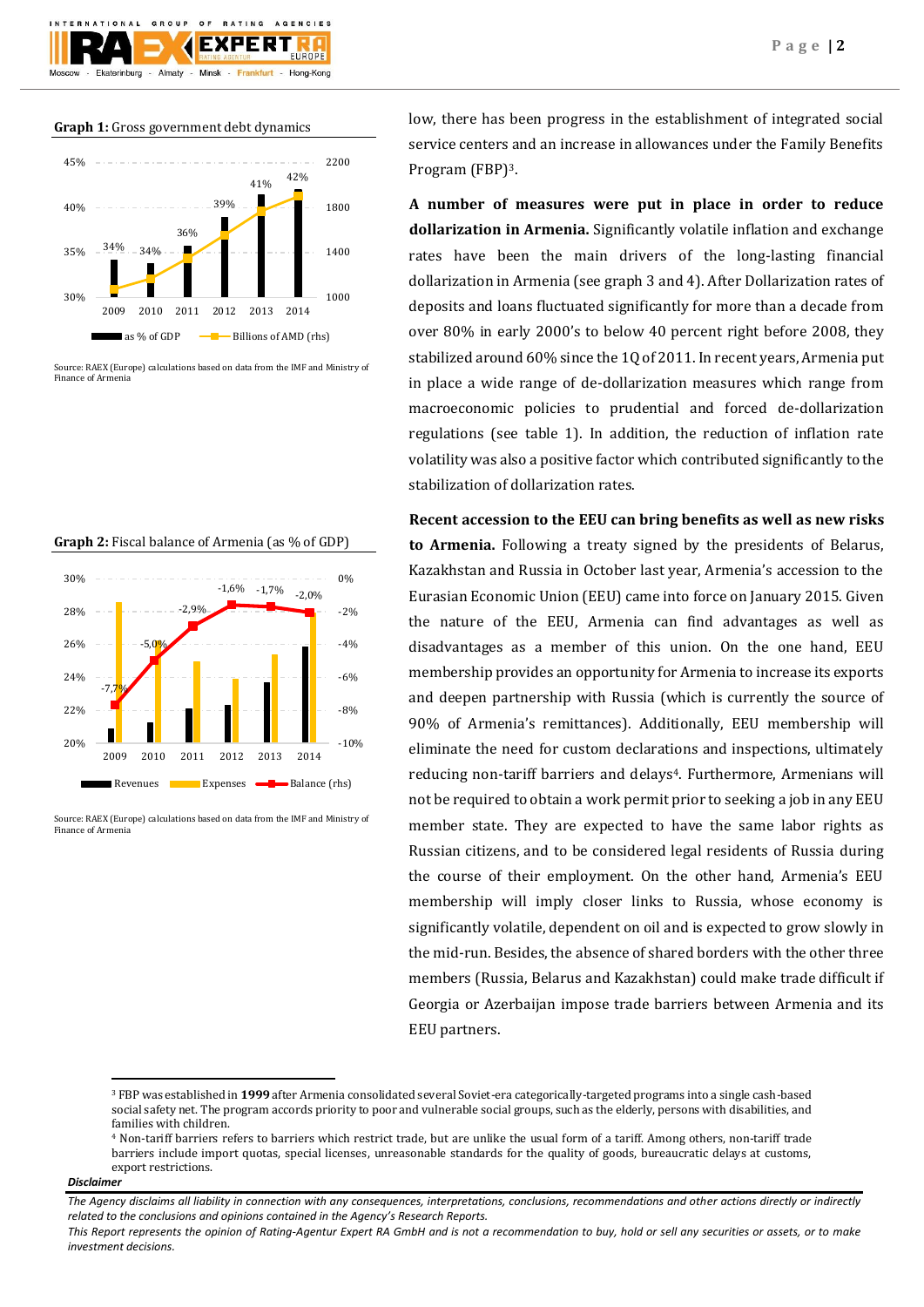

### **Table 1:** Main de-dollarization Measures in Armenia as of June 2014

| Category                | Instrument                                           | Measure                                                                                                                                                                                                                                          |  |
|-------------------------|------------------------------------------------------|--------------------------------------------------------------------------------------------------------------------------------------------------------------------------------------------------------------------------------------------------|--|
| Macroeconomic policies  | Currency denomination of<br>government domestic debt | Domestic government debt in Armenia is only issued in AMD                                                                                                                                                                                        |  |
| Prudential regulation   | Reserve requirements                                 | A reserve requirement of 2 percent applies to banks' AMD liabilities and a reserve requirement of 12<br>percent applies to dollar liabilities.                                                                                                   |  |
|                         |                                                      | All reserve requirements must be denominated in AMD.                                                                                                                                                                                             |  |
|                         | FX position limits                                   | A limit of 7 percent of capital applies on open foreign exchange positions on individual currencies, and<br>$\overline{\phantom{a}}$<br>a limit of 10 percent of capital applies on aggregate open foreign exchange positions on all currencies. |  |
|                         | Coverage and payment of<br>deposit                   | Bank deposits in domestic currency are covered up to 4 million AMD, while bank deposits in foreign<br>currency are covered only up to 2 million AMD. All payments are made in AMD.                                                               |  |
| Forced de-dollarization | FX prohibition for payments                          | Prices of and payments for, goods, services, wages, and investments in statutory and share capital legal<br>entities are quoted and made in AMD only.                                                                                            |  |
|                         | FX prohibition for lending                           | Consumer loans can only be extended in AMD.                                                                                                                                                                                                      |  |

Source: RAEX (Europe) based on data from IMF

#### **Graph 3:** Inflation rate volatility 2004-14



Source: RAEX (Europe) calculations based on data from the IMF and Ministry of Finance of Armeni



Source: RAEX (Europe) calculations based on data from the IMF

**New escalations in the Nagorno-Karabakh conflict increased the tensions in the area.** The Nagorno-Karabakh conflict remains unresolved and stands as one of the main risks for the overall position of Armenia. By mid-March this year, The Nagorno-Karabakh de-facto Defense Ministry said Azerbaijani commandos attacked its soldiers' position killing three soldiers and wounding four. In response to this accusations, Azerbaijan's Defense Ministry accused separatists of triggering the confrontation and claimed that 20 Armenian soldiers had been killed or wounded. Armenia and Azerbaijan have been locked in a conflict over Azerbaijan's breakaway region of Nagorno-Karabakh for nearly 25 years. As international diplomatic efforts to settle the conflict have brought little progress, Rating-Agentur Expert RA GmbH will keep the situation on watch.

**Regional and global spillovers remain one of the main risks for Armenia.** As a result of its heavy dependence on remittances from abroad and import of goods and services, Armenia remains strongly exposed to the spillovers from global and regional developments. From a global perspective, the recent normalization of the monetary policies in major advanced economies would have a negative impact on Armenia, given the large share of soft loans in Armenia's external debt which are granted from these countries. From a regional perspective, Armenia's economy can suffer from the current position of Russia. In terms of trade, Russia accounts for around 25% of Armenia's exports of goods. Additionally, Armenia receives 18–20% of GDP in remittances, 90 percent come from Russia.

#### *Disclaimer*

*The Agency disclaims all liability in connection with any consequences, interpretations, conclusions, recommendations and other actions directly or indirectly related to the conclusions and opinions contained in the Agency's Research Reports.*

*This Report represents the opinion of Rating-Agentur Expert RA GmbH and is not a recommendation to buy, hold or sell any securities or assets, or to make investment decisions.*